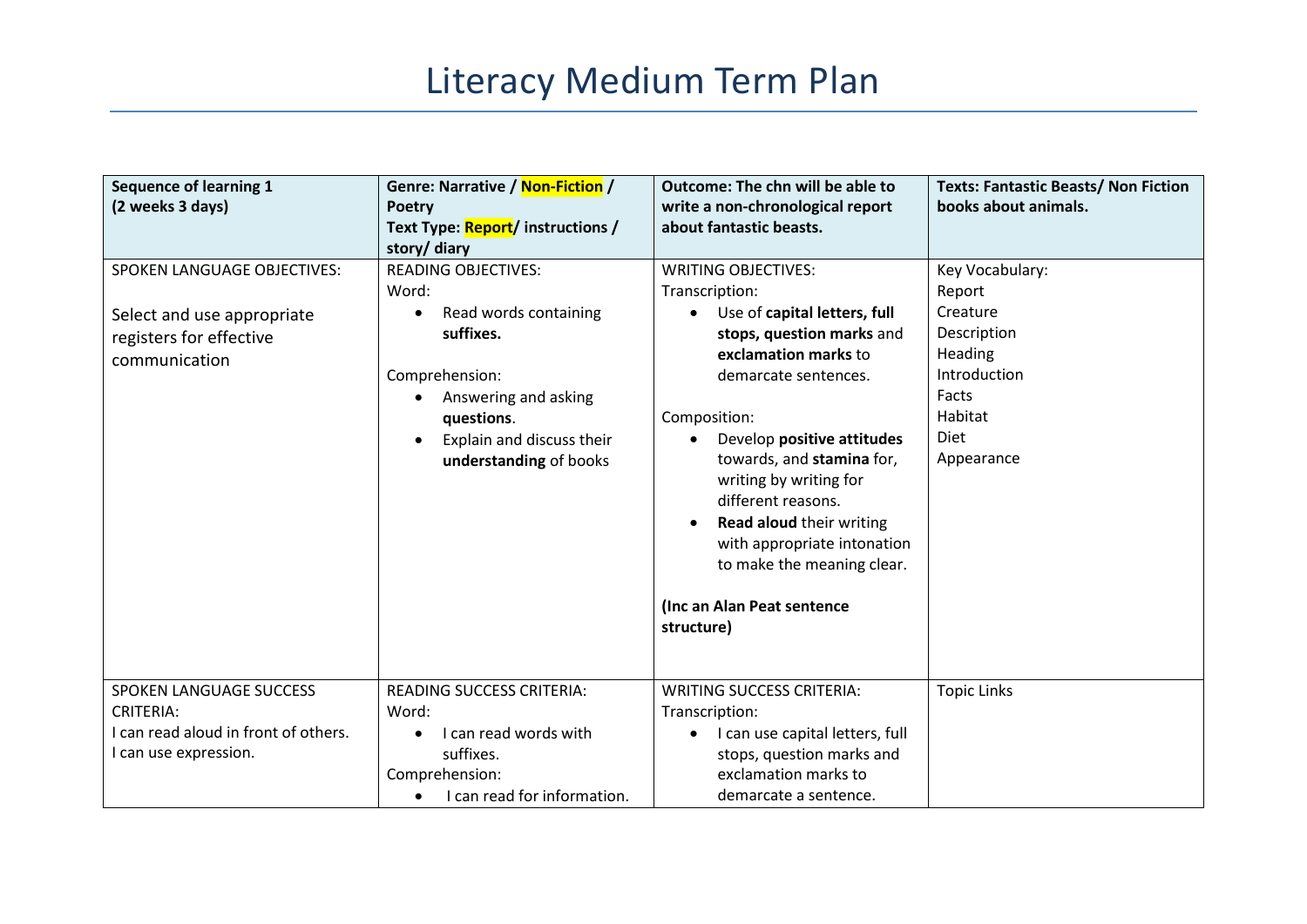| <b>Sequence of learning 1</b><br>(4 weeks)<br>1 <sup>st</sup> week Literacy goes MADD | I can discuss what I have<br>$\bullet$<br>read.<br>I can write answers in full sentences.<br>Genre: Narrative / Non-Fiction /<br><b>Poetry</b><br>Text Type: Report/ instructions/<br>story/letter.                                                                                                                                                                                                                                                                                                                                                                                                       | Composition:<br>• I can read aloud my own<br>writing to others.<br>Outcome: The chn will be able to<br>write an extended story.                                                                                                                                                                                                                                                                                                                                                                                                                                                                                                                                                                                       | <b>Texts: George's Marvellous</b><br><b>Medicine</b>                                                                                  |
|---------------------------------------------------------------------------------------|-----------------------------------------------------------------------------------------------------------------------------------------------------------------------------------------------------------------------------------------------------------------------------------------------------------------------------------------------------------------------------------------------------------------------------------------------------------------------------------------------------------------------------------------------------------------------------------------------------------|-----------------------------------------------------------------------------------------------------------------------------------------------------------------------------------------------------------------------------------------------------------------------------------------------------------------------------------------------------------------------------------------------------------------------------------------------------------------------------------------------------------------------------------------------------------------------------------------------------------------------------------------------------------------------------------------------------------------------|---------------------------------------------------------------------------------------------------------------------------------------|
| SPOKEN LANGUAGE OBJECTIVES:<br>Give well-structured descriptions<br>and explanations. | <b>READING OBJECTIVES:</b><br>Word:<br>Read aloud books closely<br>$\bullet$<br>matched to their improving<br>phonic knowledge, sounding<br>out unfamiliar words<br>accurately, automatically<br>and without undue<br>hesitation.<br>Comprehension:<br>Discussing the sequence of<br>$\bullet$<br>events in books and how<br>items of information are<br>related.<br>Checking that the text<br>$\bullet$<br>makes sense to them as<br>they read and correcting<br>inaccurate reading.<br>Predicting what might<br>happen on the basis of what<br>has been read so far.<br>Answering and asking questions. | <b>WRITING OBJECTIVES:</b><br>Transcription:<br><b>Subordination</b> (using<br>$\bullet$<br>'when',' if', 'that', 'because').<br>Expanded noun phrases for<br>$\bullet$<br>description and specification<br>e.g. the blue butterfly.<br>Correct choice and<br>consistent use of the<br>present tense and past<br>tense throughout writing.<br>Introduction to inverted<br>commas to punctuate direct<br>speech.<br>Composition:<br>Re-read to check it makes<br>$\bullet$<br>sense and that verbs to<br>indicate time are used<br>correctly and consistently,<br>including verbs in the<br>continuous form.<br>Proof read to check for<br>errors in spelling, grammar<br>and punctuation.<br>Read aloud their writing | Key Vocabulary:<br>Character<br>Description<br>Language<br>Dropped clause<br>Alan Peat sentences<br>Conjunctions<br>Adverbs<br>Speech |